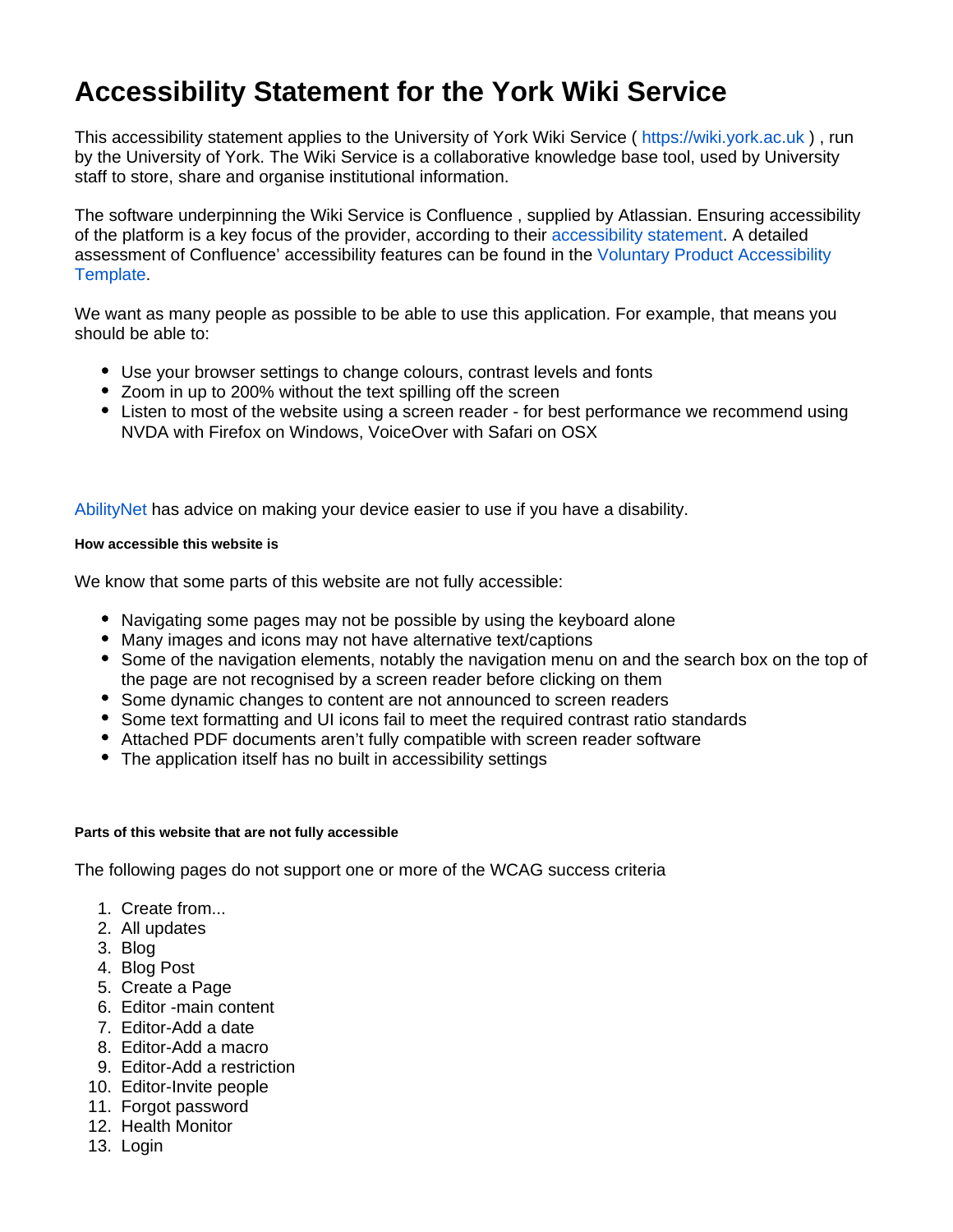- 14. Page Selected
- 15. Pages list
- 16. Popular
- 17. Project Wide
- 18. Recently visited
- 19. Recently worked on
- 20. Reset-password
- 21. Saved for later
- 22. Search Results
- 23. Space selected
- 24. Spaces list
- 25. Confluence Edit attachment properties
- 26. Confluence Attach Files
- 27. Confluence exported word.
- 28. Confluence Export dropdown
- 29. Confluence Confluence Upgrade Matrix.

### **Technical information about this website's accessibility**

The University of York is committed to making its website accessible, in accordance with the Public Sector Bodies (Websites and Mobile Applications) (No. 2) Accessibility Regulations 2018.

## **Compliance Status**

This website is partially compliant with the Web Content Accessibility Guidelines version 2.1 AA standard, due to the non-compliances and exemptions listed below.

#### **Non-accessible content**

The following items do not comply with the WCAG 2.1 AA success criteria:

- Some Informative/active images are missing alternative text
	- **[1.1.1 Non-text Content](http://www.w3.org/TR/WCAG20/#text-equiv-all)** (Level A)
- Lists are not marked according to html standards. Visual lists are not programmatically marked on some pages. Some Visual heading texts are not marked as a heading.
	- **[1.3.1 Info and Relationships](http://www.w3.org/TR/WCAG20/#content-structure-separation-programmatic)** (Level A)
- Screen readers can read parent page content outside the modal using arrow keys
	- **[1.3.2 Meaningful Sequence](http://www.w3.org/TR/WCAG20/#content-structure-separation-sequence)** (Level A)
- Colour is used to convey information that is not conveyed in any other way in the search results page and date picker page.
	- **[1.4.1 Use of Color](http://www.w3.org/TR/WCAG20/#visual-audio-contrast-without-color)** (Level A)
- Few Link texts and regular texts lacks 4.5 to 1 contrast ratio with their background colours
	- **[1.4.3 Contrast \(Minimum\)](http://www.w3.org/TR/WCAG20/#visual-audio-contrast-contrast)** (Level AA)
- Text content is lost at 200% zoom in some pages
	- **[1.4.4 Resize text](http://www.w3.org/TR/WCAG20/#visual-audio-contrast-scale)** (Level AA)
- Some elements are not accessible by keyboard alone. Some elements use device-dependent event handlers and are therefore not accessible by keyboard alone
	- **[2.1.1 Keyboard](http://www.w3.org/TR/WCAG20/#keyboard-operation-keyboard-operable)** (Level A)
- "No replacement" warning is not announced to screen readers users in the Editor -main content page. User is not Informed of Copied to clipboard info in the Editor-Invite people & Health Monitor pages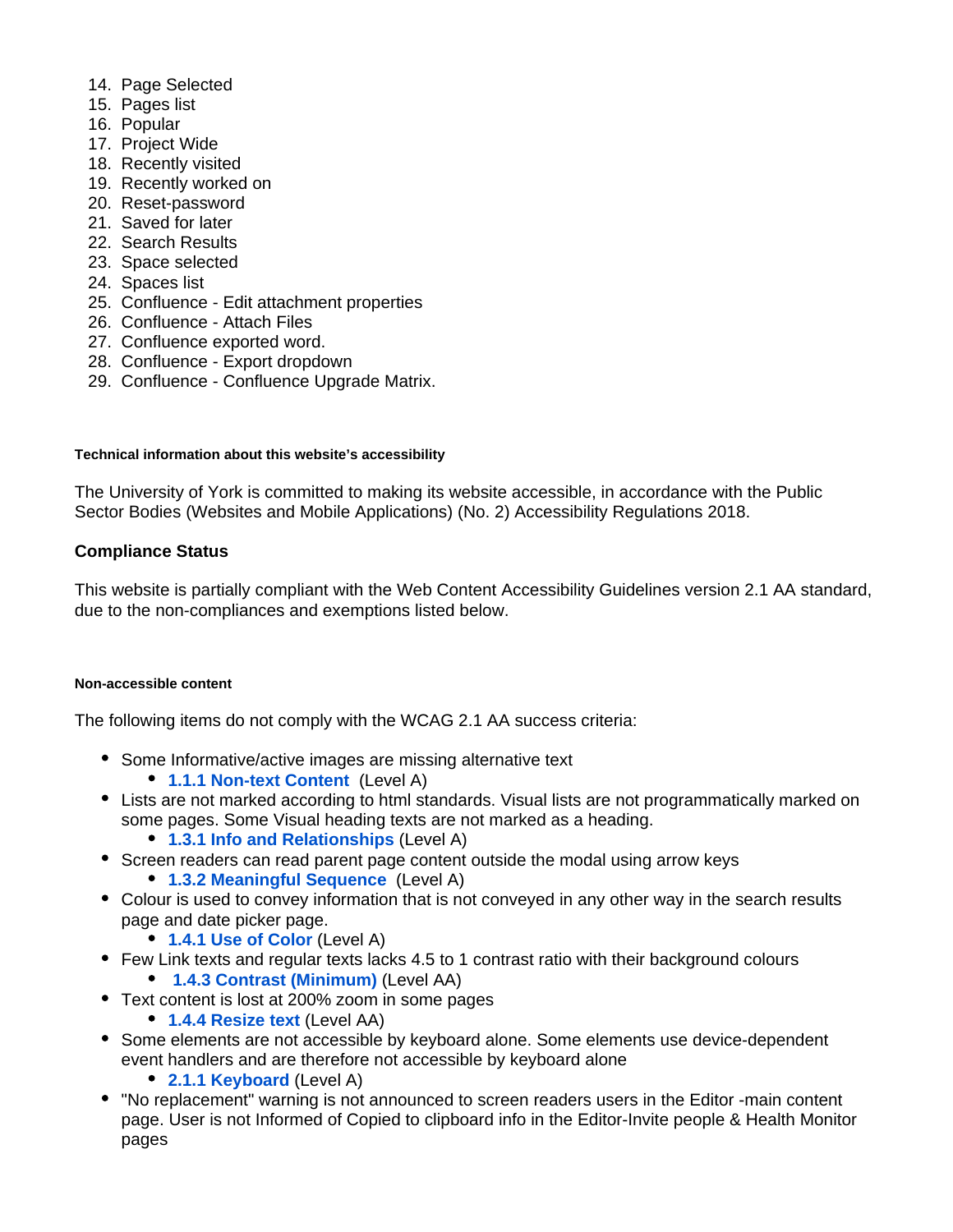- **[2.2.1 Timing Adjustable](http://www.w3.org/TR/WCAG20/#time-limits-required-behaviors)** (Level A)
- The skip link does not become visible when it receives focus in all pages.
	- **[2.4.1 Bypass Blocks](http://www.w3.org/TR/WCAG20/#navigation-mechanisms-skip)** (Level A)
- The Focus order is not logical in some pages. Opened calendar widget is not the next thing in the sequential navigation order after the control that triggered the modal in the Search Results page.
	- **[2.4.3 Focus Order](http://www.w3.org/TR/WCAG20/#navigation-mechanisms-focus-order)** (Level A)
- The purpose of some links are not clear within its context in the Editor-Add a restriction and Spaces list pages.
	- **[2.4.4 Link Purpose \(In Context\)](http://www.w3.org/TR/WCAG20/#navigation-mechanisms-refs)** (Level A)
- The focus indicator (e.g. border or dotted underline / background etc.) is not clearly visible as one tabs through the page
	- **[2.4.7 Focus Visible](http://www.w3.org/TR/WCAG20/#navigation-mechanisms-focus-visible)** (Level AA)
- The primary language of the page is not defined in over 19 pages
	- **[3.1.1 Language of Page](http://www.w3.org/TR/WCAG20/#meaning-doc-lang-id)** (Level A)
- When the element gains keyboard focus, there is an unannounced change to the page in the Date picker screen.
	- **[3.2.1 On Focus](http://www.w3.org/TR/WCAG20/#consistent-behavior-receive-focus)** (Level A)
- No visual label is present and the purpose of these fields is not clear without a visual label in over 10 pages
	- **[3.3.2 Labels or Instructions](http://www.w3.org/TR/WCAG20/#minimize-error-cues)** (Level A)
- Some elements are missing either closing tag or opening tag
	- **[4.1.1 Parsing](http://www.w3.org/TR/WCAG20/#ensure-compat-parses)** (Level A)
- Some dynamic changes to content or elements are not announced. Some Buttons are missing accessible names. Some elements appears and functions like a button but are not marked up as such
	- **[4.1.2 Name, Role, Value](http://www.w3.org/TR/WCAG20/#ensure-compat-rsv)** (Level A)

#### **Content that's not within the scope of the accessibility regulations**

The Wiki contains many attached PDF documents that are not fully accessible, and they may for example not be easily accessible using a screen reader. The accessibility regulations do not require us to fix PDFs [or other documents published before 23 September 2018](https://www.legislation.gov.uk/uksi/2018/952/regulation/4/made) if they're not essential to providing our services.

#### **Alternative formats**

University of York staff and students can us[e Sensus Access](https://www.york.ac.uk/library/accessibility/#tab-5) or [Blackboard Ally](https://ally.ac/covid19/) to convert PDFs and other files into an ebook, text file, audio or braille.

#### **Reporting accessibility problems**

If you find any problems not listed on this page, or think we're not meeting accessibility requirements, you can [report an accessibility issue](https://www.york.ac.uk/about/legal-statements/accessibility/report/).

#### **If you are not happy with our response**

The Equality and Human Rights Commission (EHRC) is responsible for enforcing the Public Sector Bodies (Websites and Mobile Applications) (No. 2) Accessibility Regulations 2018 (the 'accessibility regulations'). If you're not happy with how we respond to your complaint, contact the [Equality Advisory](https://www.equalityadvisoryservice.com/)  [and Support Service \(EASS\)](https://www.equalityadvisoryservice.com/).

#### **Preparation of this accessibility statement**

This statement was prepared on 28 January 2021. We used a combination of methods to check the site: